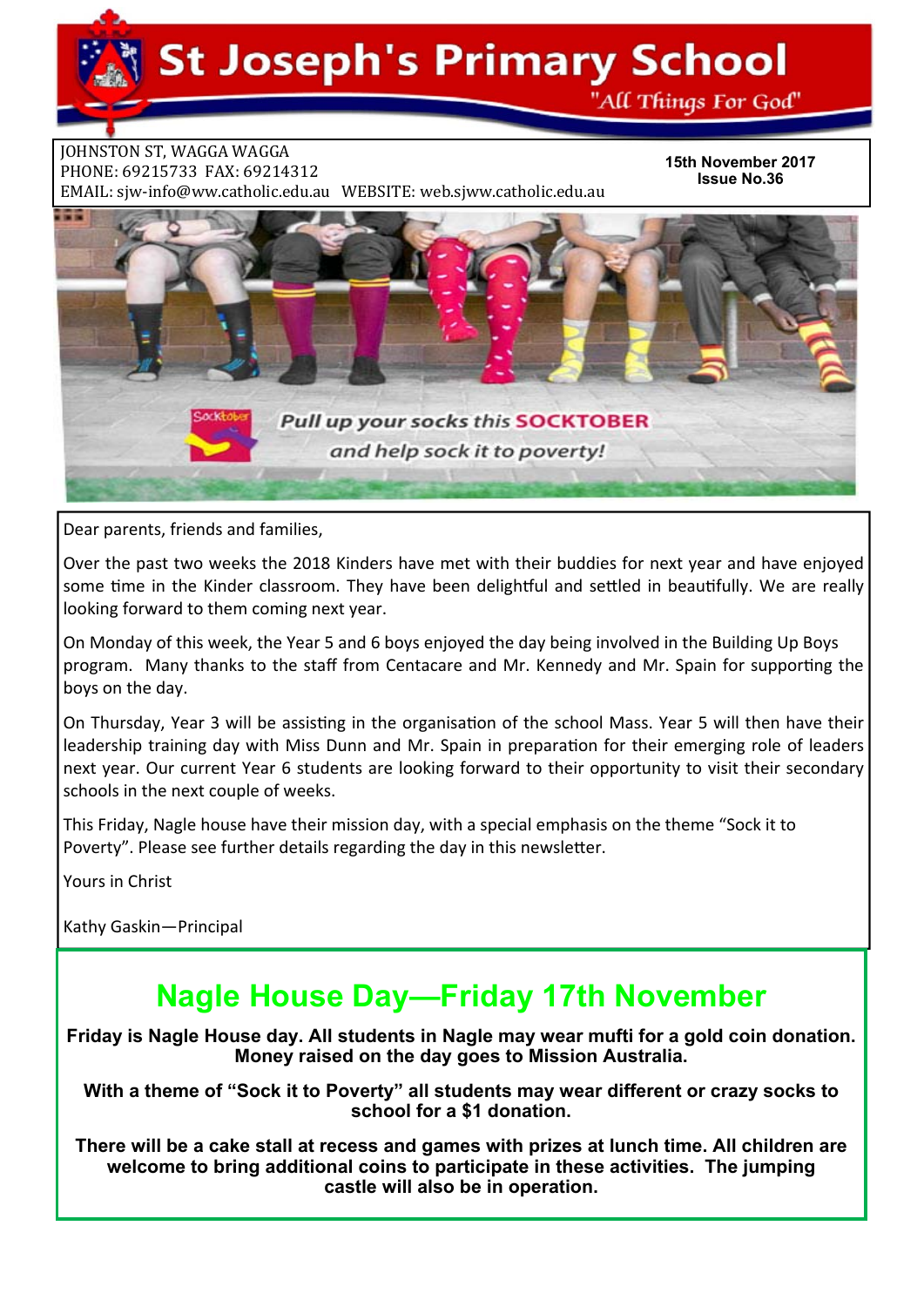# **Important Dates Term 4 — 2017**

|           | Mon 13th-Fri 17th November  | Kinder Transition mornings 9.30am-11.15am                                   |
|-----------|-----------------------------|-----------------------------------------------------------------------------|
|           | Thursday 16th November      | Year 3 Mass-9.15am at the Cathedral<br>Year 5 Leadership Training Day       |
| $\bullet$ | Friday 17th November        | Nagle House Day                                                             |
|           |                             | Mission Australia "Sock it to Poverty" Day                                  |
| ٠         |                             | Year 1 assembly 2.40pm                                                      |
|           | Weds 22nd-Fri 24th November | Year 5/6 Ballarat Excursion                                                 |
|           | Thursday 23rd November      | <b>Year 4 Reconciliation</b>                                                |
|           | • Friday 1st December       | Year 6 "Oh" Day at Kildare Catholic College &                               |
|           |                             | Mater Dei Catholic College                                                  |
|           | Thursday 7th December       | Year 5 Leadership Day @ Henschke School                                     |
|           |                             | <b>Year 3 Reconciliation</b>                                                |
|           | Tuesday 12th December       | School Concert-6pm start                                                    |
|           | Friday 15th December        | Year 6 Graduation Mass 9.15am at the Cathedral<br><b>LAST DAY OF SCHOOL</b> |

## Year 6 Graduation Mass Friday 15th December

Our final school Mass will be held on Friday 15th December, the last day of Term 4 at 9.15am. Year 6 will be assisting with the Mass. Following this there will be a presentation in the school hall for the Year 6 students and their parents which will conclude by 11am. Everyone welcome.

244248, humebank.com.au

## **School Banking**

We have made the decision to offer school banking again to all our families with Hume Bank. Banking day will be on Wednesday and there are incentives for the students to be awarded small prizes on the number of deposits they make each term. We hope that our families take up this opportunity to teach children about money and the importance of saving.

To open a Junior Saver Club account for your child with Hume Bank, just pick up an application pack from the school foyer or contact the school office and we can send a pack home with your child. Once the application form is filled out, return it to the school and we will pass it on the Hume Bank for processing—it's that easy.

Once the application is processed by the bank, they will supply your child with a banking pack that includes all they need to make their first deposit.

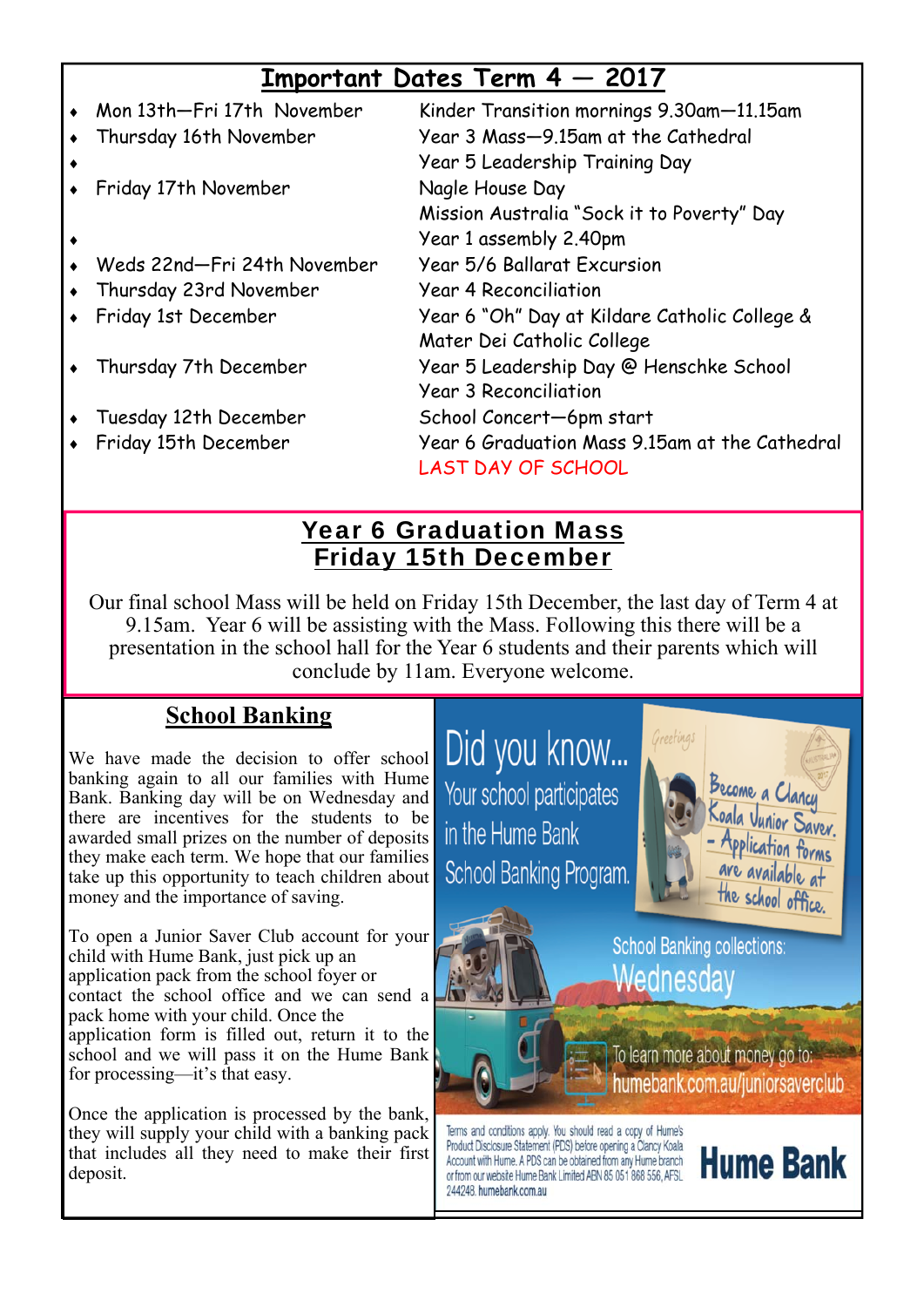| <b>Tuckshop Roster Week 7 Term 4</b>      |                                                  | <b>YEAR 1 ASSEMBLY</b>                                                      |
|-------------------------------------------|--------------------------------------------------|-----------------------------------------------------------------------------|
| Monday 20th November<br>Maha Puli         |                                                  | Please come and join us for our                                             |
| Weds 22nd November<br>Thurs 23rd November | Larissa Byrne                                    | Year 1 assembly on Friday<br>17th November at 2.40pm.<br><b>All Welcome</b> |
|                                           | <b>Lynette Barnes</b>                            |                                                                             |
| Friday 24th November                      | Linda Burge<br>Steph Englefield<br>Kathy Gaffney |                                                                             |

## From Assistant Principal—Paul Spain

## **Stage 3 Boys Building Up Boys**

Yesterday the Stage 3 boys took part in the Building Up Boys training day. This is a program developed by the school wellbeing team from Centacare South West NSW. Throughout the day important topics were covered which were investigated from the unique perspective of a boy. Topics covered included:

- 1. Sense of self (identity) where do we belong? What kind of person are we?
- 2. Understanding values and identifying role models
- 3. Qualities of a leader what are leadership skills and values?
- 4. Healthy relationships communication, developing and maintaining relationships
- 5. Conflict resolution
- 6. Media and social media
- 7. Cyber safety
- 8. Self‐esteem
- 9. Emotional intelligence and resilience

The boys enjoyed the day and they have learnt vital life skills that they can draw upon throughout their lives. Boys do have unique needs and this program aimed to address the areas that are essential for them in everyday life. We thank the school wellbeing team from

Centacare and we look forward to offering the program again in the future.

### **Year 5 Leadership Training Day**

On Thursday November 16th Year 5 students will be engaged in a leadership training day. The purpose of this day is to prepare students for their role in our school as a Year 6 student. Whilst all students may not attain a formal leadership role, they are all leaders from whom much is expected.

All Year 5 students may wear mufti to school and lunch will be provided.

## **From the Office**

Thank you to the parents who have finalised their school fees. There are still some outstanding fees and it would be appreciated if they could be paid by Friday 8th December. If you are unsure of your balance please call the school office and we will be able to advise you. A reminder that we accept payments by EFTPOS at the front office and over the phone.

It would be much appreciated if you could advise us as soon as possible if you know that your child no longer needs a placement throughout any grades in 2018. As the end of the school year is nearing we are in the process of finalising placements for 2018.